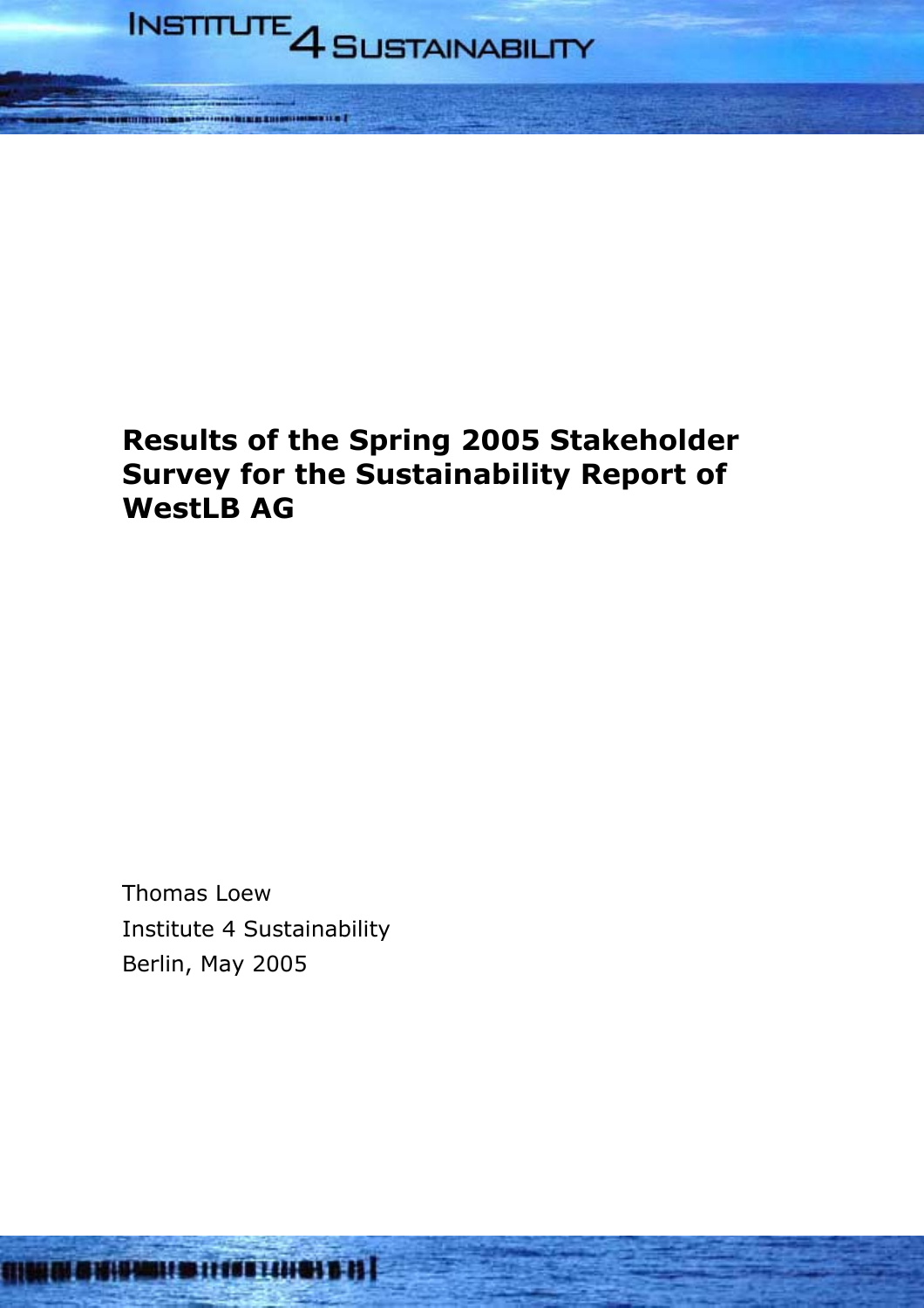# **Contents**

| $\mathbf{2}$   |                                                                      |
|----------------|----------------------------------------------------------------------|
| 3 <sup>1</sup> |                                                                      |
|                |                                                                      |
| 5 <sup>5</sup> |                                                                      |
| 6              |                                                                      |
| 7 <sup>7</sup> |                                                                      |
| 8              | BENEFITS OF THE SUSTAINABILITY COMMUNICATION FOR THE STAKEHOLDERS 11 |
| 9 <sup>1</sup> |                                                                      |
|                |                                                                      |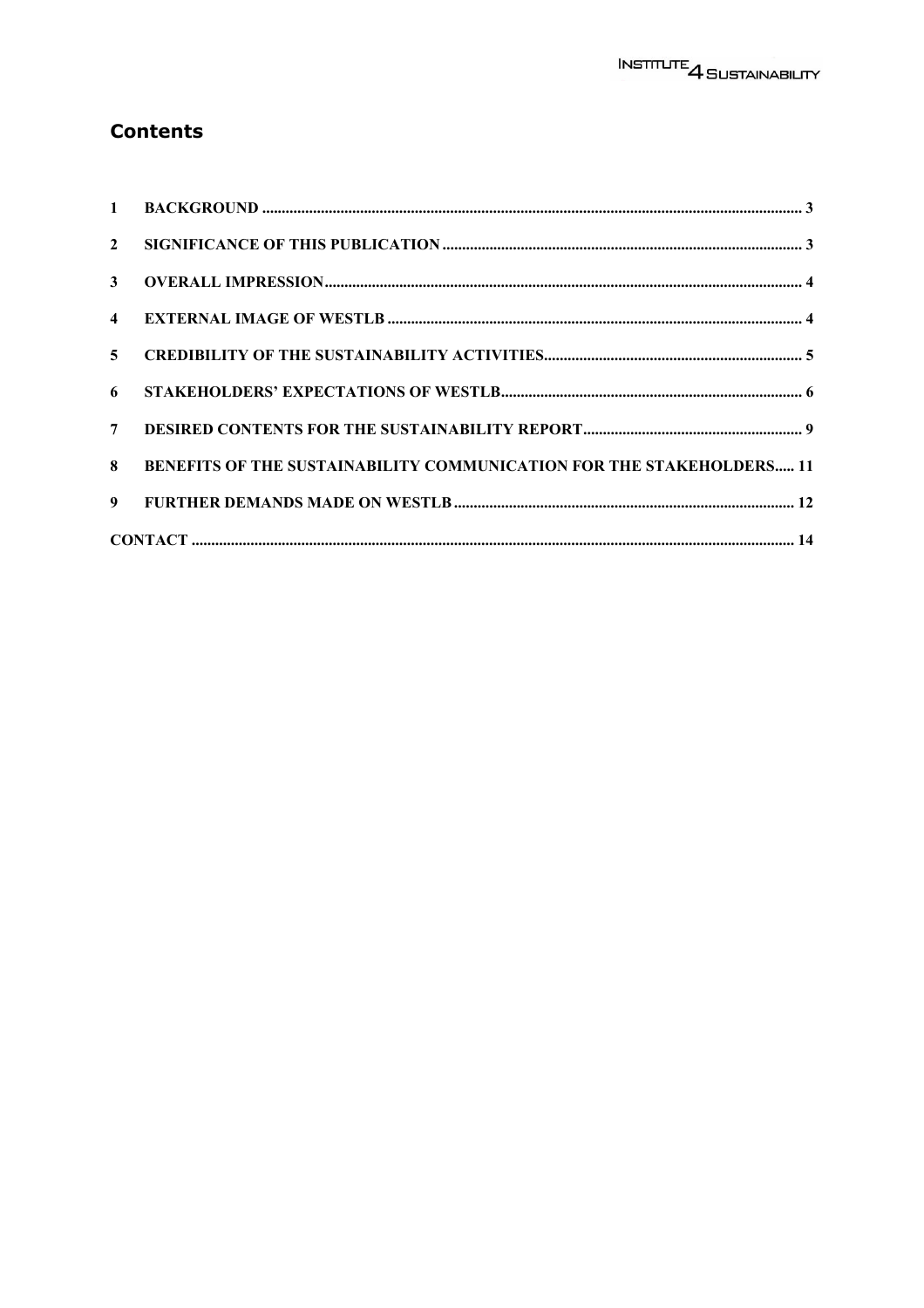# **1 Background**

On behalf of WestLB AG, the Institute 4 Sustainability (4sustainability) conducted a stakeholder survey in spring 2005. In eight telephone interviews, ten respondents were asked about their image and expectations of WestLB AG. The interviewees included one WestLB employee and one savings bank employee, one representative of the North Rhine-Westphalian (NRW) government, two representatives of non-governmental organisations (NGOs) and three clients. The latter included a managing director of a German mid-sized company and employees of two foreign companies building pipelines financed by WestLB. These interviewees represented a wide spectrum of relevant perspectives.

| Period             | March 2, 2005 to April 20, 2005                                                    |
|--------------------|------------------------------------------------------------------------------------|
| Type and number    | guideline-based telephone<br>interviews,<br>one<br>interviewee answered in writing |
| Average duration   | 30 minutes                                                                         |
| Shortest interview | 13 minutes                                                                         |
| Longest interview  | 45 minutes                                                                         |
| Interviewer        | Thomas Loew (6 interviews)                                                         |
|                    | Frank Werner (1 interview)                                                         |

*Tabelle 1: Interview Statistics* 

The interviews served two purposes. On the one hand, they provided the agency in charge of preparing the Sustainability Report, akzente Kommunikationsberatung, Munich, as well as WestLB's Sustainability Management Department with important input for matching the information provided in the new Sustainability Report with stakeholders' interests and expectations.

On the other hand, the results of the interviews will be used to evolve the sustainability strategy and define objectives and measures. The NGO interviewees showed particular interest in an ongoing exchange. In response to this, WestLB has incorporated a regular and institutionalised stakeholder dialogue in its sustainability report for 2005/2006.

We would like to take this opportunity to thank all respondents once again for their willingness to give us their time and talk to us.

# **2 Significance of this Publication**

This publication is designed to make stakeholders' different positions transparent and accessible. At the same time, WestLB wants to make a contribution to the discussion and opinion-forming process about both WestLB and the scope and limits of banks' responsibilities.

Verbatim quotations are provided to reflect the results of the analysis; the use of such quotations does not imply agreement with the criticism expressed.

Many points of criticism were taken into account in the preparation of WestLB's 2005 Sustainability Report entitled "New Thinking". Some suggestions could not be implemented in a timely and meaningful manner and will be examined again when planning future reports.

In some cases, criticism was factually incorrect. This shows that WestLB should improve its external communications, e.g. with the help of the new Sustainability Report and the information provided on the Bank's website.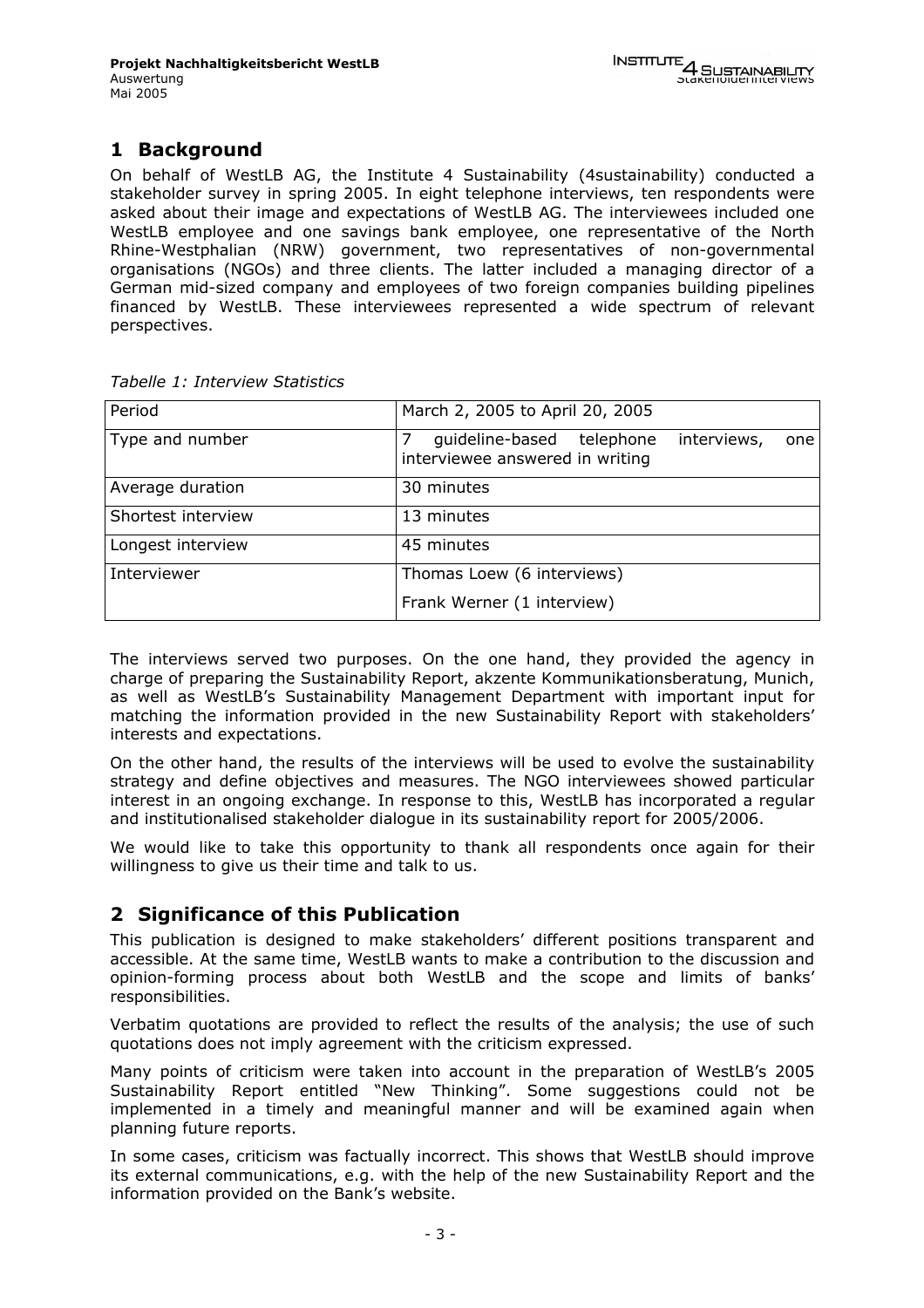# **3 Overall Impression**

All interviewees were very frank and eager to contribute to the improvement of WestLB's sustainability strategy. Accordingly, several of them voiced their interest in continuing the dialogue. With the exception of one person, all interviewees agreed to the minutes of the interview to be made available to the Sustainability Management Department.

Some of the interviewees expressed very strong criticism which they combined with high demands on the Bank. To document the range of demands, the strongest statements are documented below.

Overall, the interviews showed that WestLB used to have a poor image among critical stakeholders. Against the background of the Bank's recent repositioning, most interview partners clearly demonstrated their openness. However, they will wait for the results of the implementation process before forming a new opinion.

# **4 External Image of WestLB**

### **Summary**

**Many stakeholders remember WestLB's involvement in the granting of privileges to politicians and other leading figures in North Rhine-Westphalia (e.g. VIP funds, "fishing trips"). Also, the criticism of the funding of the OCP Pipeline ("Oleoducto de Crudos Pesados") is directly associated with WestLB. In their opinion, the Bank was previously unwilling to respond to criticism and to enter into a dialogue.** 

**The stakeholders have realised, however, that WestLB has repositioned itself, appointed new Managing Board members and set up a Sustainability Management Department, which directly reports to the Managing Board. Depending on the interviewee, they hope or assume that the Bank's repositioning will lead to clear improvements. The Bank must now act accordingly to live up to these hopes and expectations.** 

# **Interview Question**

What is your general image of WestLB with regard to social and ecological matters? What was your experience with WestLB regarding these matters in the past?

#### **Answer I**

None. The problem is that there is an old WestLB and a new WestLB. Of the old WestLB, I have the vague idea of a bank that was closely involved in politics and tried to turn a regional bank into an international financial institution.

Of the new WestLB, I know too little to make a statement.

# **Answer II**

We have a mixed image.

For a long time, WestLB was a symbol of North Rhine-Westphalian nepotism and of the endorsement of an industrial culture that was problematic not only in ecological terms. The Bank's project finance policy was also problematic in the past. Just think of the OCP Pipeline in Ecuador.

We see, however, that there has been a positive development at various levels in recent years. For instance, WestLB was among the initiators of the Equator Principles. The question of the actual implementation and material significance of the Equator Principles still needs to be answered, though. While WestLB's research has made clear progress, this does not seem to have had any impact on the Bank's asset management. This "Swedish wall" between research and asset management needs to be overcome in the foreseeable future.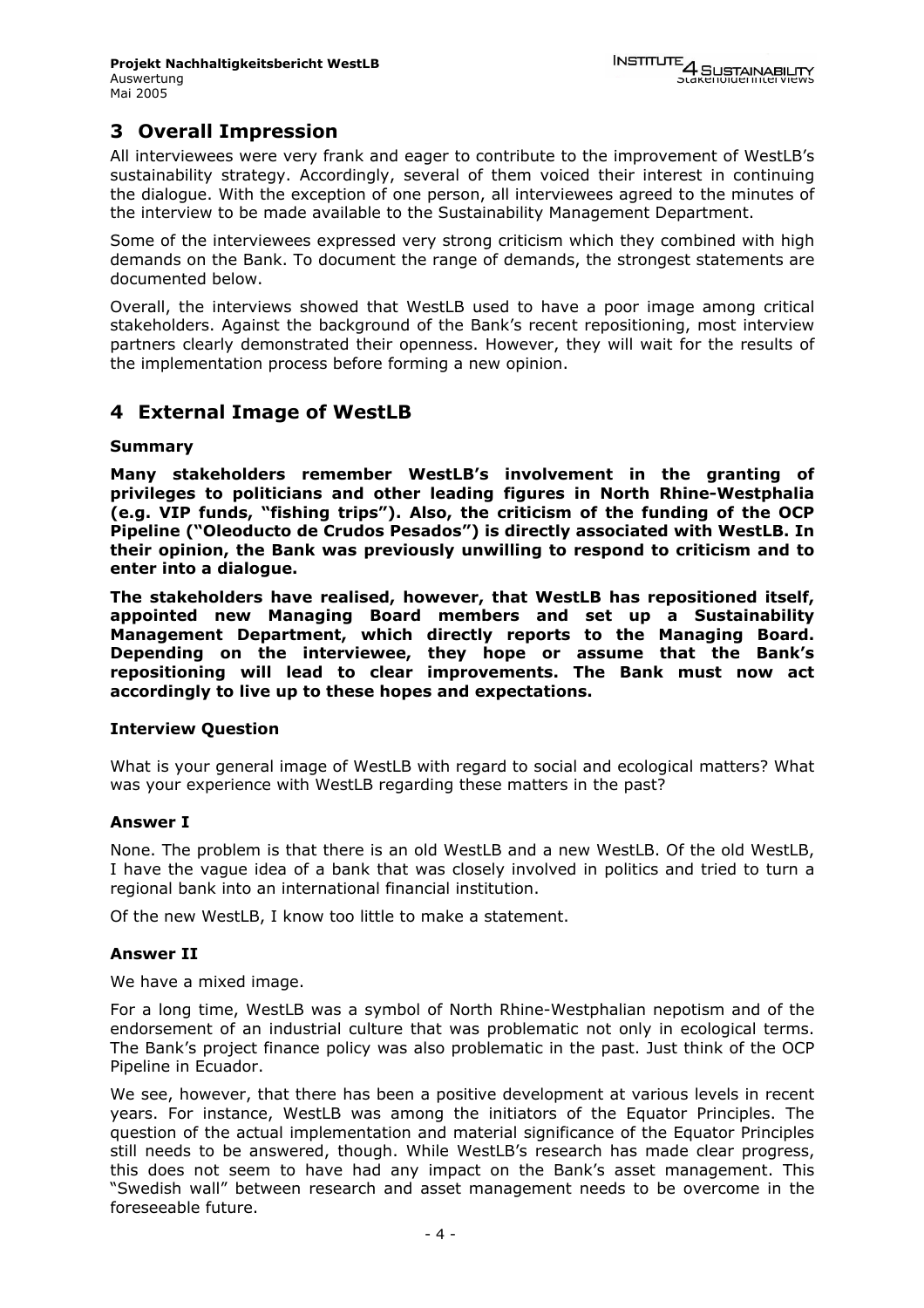We welcome the fact that a WestLB subsidiary, WestAM (WestLB Asset Management), supports the Carbon Disclosure Project.

So this is a mixed picture. In the past, there were clear problems but now a positive development is taking place. Greater attention is being paid to the above topics, even by the Managing Board. The language and the research activities have clearly improved. It is too early to say how relevant this will be for the actual company policy. The important thing now is that changes are really implemented in the three key areas of asset management, project finance and lending.

#### **Answer III**

[...] I think and clearly acknowledge that WestLB has learned from the dispute about the pipeline construction. This is expressed, for instance, in the adoption of the Equator Principles, by which the Bank – just like other financial institutions that signed the Principles – has set itself a project financing standard that takes environmental and social aspects into account.

I appreciate the fact that the development of a sustainability management system has been made the responsibility of the Managing Board and that the Bank has issued a set of Sustainability Principles. I think that WestLB has embarked on a good course.

# **5 Credibility of the Sustainability Activities**

### **Summary**

**When asked about the credibility of the sustainability activities, there is a wide spectrum of opinions, which range from "the Bank is on the right way" to "uncertainty" to strong scepticism. It is obvious that the stakeholders will wait and see what changes will actually result from WestLB's repositioning before forming a clear opinion about the Bank. They expect substantial improvements in the core business (see paragraph** *6 "Stakeholders' Expectations of WestLB"***).** 

**It is worth noting that, when asked about credibility, some stakeholders make a distinction between the Bank and individual employees. One interviewee thinks that the employees and activities of the Sustainability Management Department are very credible but that the Bank still needs to prove its credibility with regard to its proclaimed sustainability position.** 

#### **Interview Question**

Do you think that WestLB is seriously striving to make a contribution to sustainable development?

#### **Answer I**

WestLB has set up a Sustainability Management Department and is striving to put its own Sustainability Principles into practice. This is a start. These are steps in the right direction.

#### **Answer II**

To put it quite coolly: the proof will be seen in the Bank's action. In the beginning, the whole thing was probably more about reputation, but now there are more and more people who act. And I hope it will increasingly become a matter that is "dear to WestLB's heart", so to speak.

I think it is a critical approach and not just a fad. They are now responding to criticism.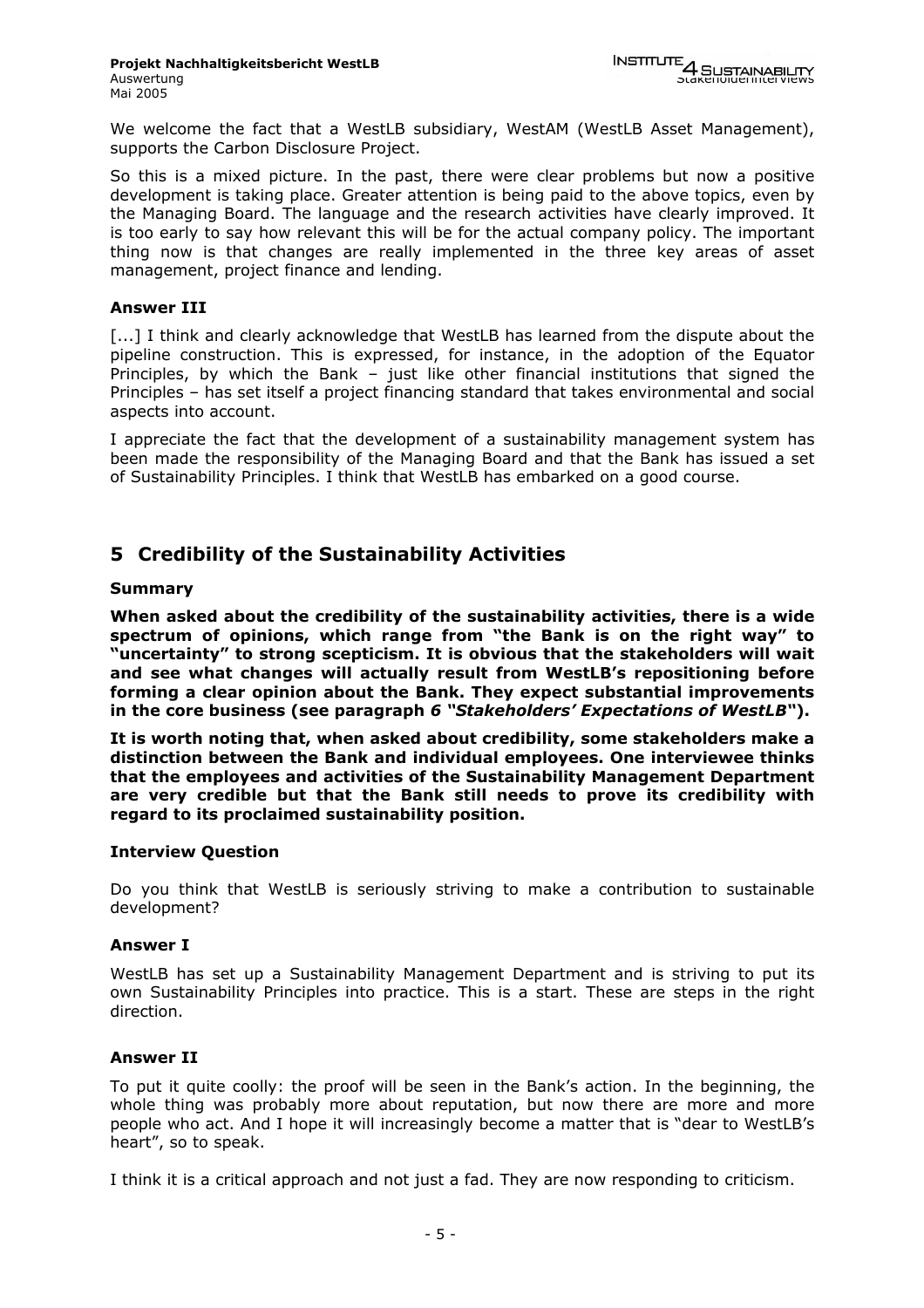#### **Answer III**

This question is difficult to answer.

In principle, we accept that it is the task of an (investment) bank to do business. We believe, however, that a company like WestLB loses much of its legitimacy if it does business at the expense of ecological and social systems. We expect a strategy where economic, social and ecological objectives mutually strengthen each other. The shortterm horizon of profit expectations is the greatest obstacle here. In every large corporation, there are people who support the cause of environmental protection, labour rights and social matters and there are tendencies which oppose this. In our opinion, this is the same thing at WestLB.

WestLB still has to prove whether its new sustainability policy will really have a substantial effect on its business operations (especially with regard to asset management and lending).

In the Research and Sustainability Management Departments, there are people who are very committed. And it seems as if they are getting at least some support from the Managing Board. We believe that these people are credible. But the real credibility test for the company is the implementation of the sustainability policy in the core business. Such implementation still needs to be proven.

#### **Answer IV**

There is still considerable scepticism, not least because WestLB has never really "digested" the pipeline project. WestLB should sit down together with its critics and analyse the whole thing retrospectively and take internal measures to prevent such mistakes from being made again. As long as WestLB is unwilling to admit a single mistake in the pipeline project, it is difficult to have confidence in the "new" WestLB. In any case, we cannot see that the changes that have been implemented mean that such projects will no longer be financed.

In the meantime, WestLB has appeared at various Equator Principles events where the Bank has spoken about sustainability in general. They talk the talk. As soon as specific problematic projects are addressed, however, the Bank appears to step on the brake and make excuses. It is exactly such problematic projects, however, which we assess to see whether a bank is also willing to walk the talk.

Against this background, we are currently sceptical but have not yet formed a final opinion. I would be happy if the Bank really changed but this has to be demonstrated in practice.

#### **Comment by WestLB**

WestLB already met with stakeholders in the past to discuss financing projects that were criticised. The "WestLB Dialogforum Nachhaltigkeit" (WestLB Sustainability Dialogue Forum), which was held in June 2005 for the first time, will institutionalise the dialogue with stakeholders, which WestLB wants to intensify further. Moreover, WestLB AG intends to evolve its sustainability position in coordination with civil players.

# **6 Stakeholders' Expectations of WestLB**

#### **Summary**

**Stakeholders' expectations of WestLB are diverse and depend on the nature of their relationship with the Bank. Clients expressed, among other things, special demands on the products. Stakeholders also expect the core business to help find solutions to social problems. Ecological and social aspects should be taken**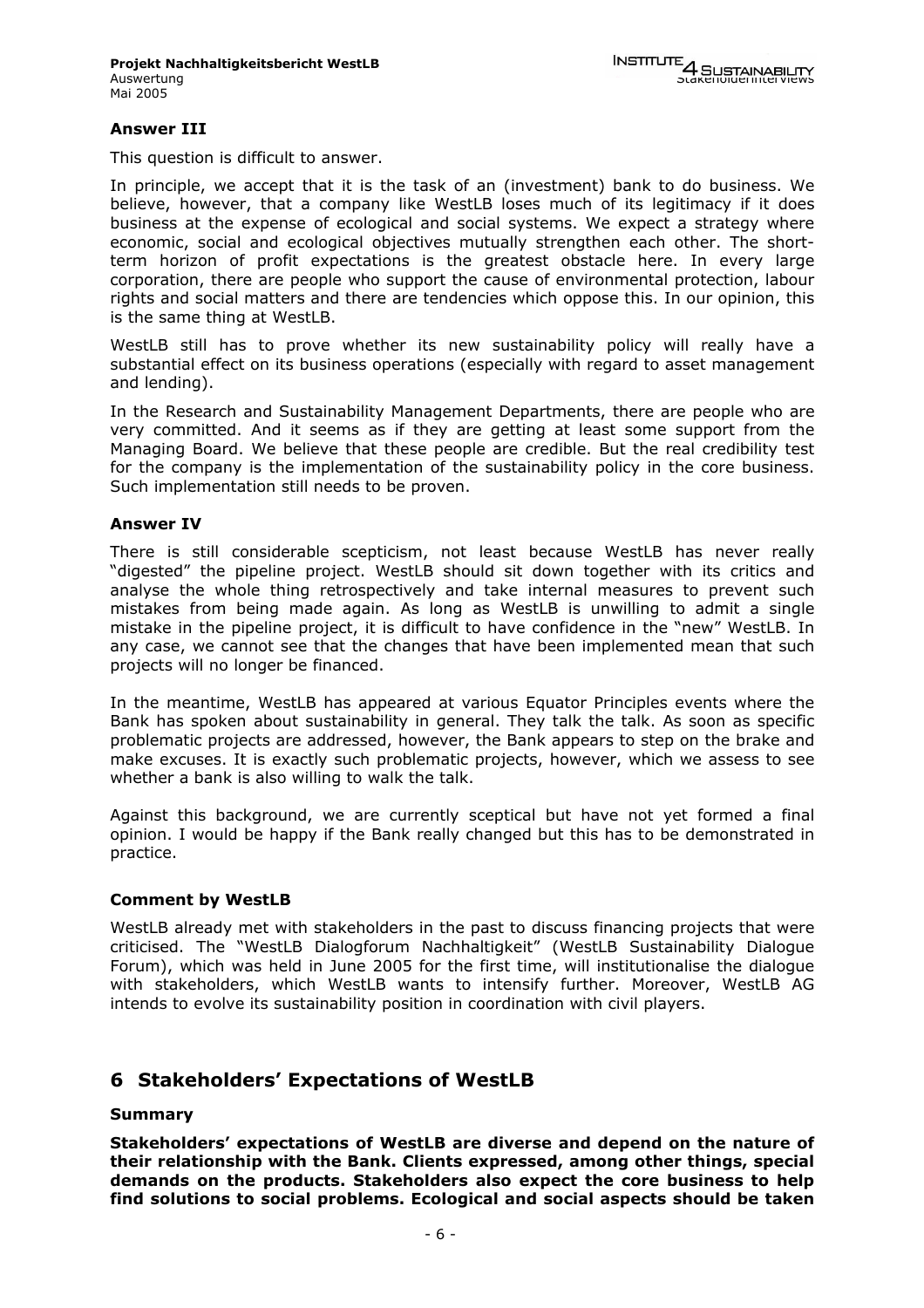**into account in all business segments.** 

**A great need for action is being seen in project finance. The biggest challenges include corruption, investments in so-called "failed states", adequate consideration of the interests of local populations as well as ecological impacts. The interviewed WestLB clients that build pipelines with the help of project finance welcome the introduction of the Equator Principles, as they have committed themselves to good corporate citizenship in their business and the Equator Principles help establish standard requirements in the sector. It is nevertheless a fact that the ideas of NGOs and pipeline builders about what is appropriate and necessary still differ substantially. In retrospect, the criticised OCP Pipeline project is still being viewed very differently by the different groups.** 

**Stakeholders also addressed the Bank's role in mid-market finance. Even though no explicit reference was made to Basle II, the fears discussed in this context were quite obvious. WestLB is expected to improve the financing situation for small and medium-sized businesses in its region.** 

**Reference was also made to WestLB's importance for economic policy. One interviewee warned of the risks of short-term profit strategies and said it is important that the Bank develops long-term earnings potential.** 

#### **Interview Questions**

Are there any social problems where you feel it is the particular responsibility of a financial institution like WestLB to contribute to finding solutions?

Are there any specific matters where you as a client / partner / stakeholder, etc. expect WestLB to provide a solution?

#### **Answer I**

Basically, we do not only criticise WestLB but the entire industry. Social and ecological aspects must be taken into account in a bank's core business, i.e. financing and lending. This applies to all forms of finance and not only to project finance. In particular, this refers to loans and financings in developing countries and Eastern Europe.

In many of these countries, legal provisions are insufficient and even where acceptable minimum requirements may have been defined by law, enforcement policies are insufficient. This situation differs fundamentally from the situation in Germany. Banks and companies which operate in these countries therefore have a different responsibility. They must set themselves their own standards and principles and must put them into practice.

#### **Answer II**

We see three areas where WestLB should integrate sustainability aspects - these are asset management, project finance and lending.

As I said before, we are particularly interested in climate protection matters.

Needless to say, there are many other issues. Examples include projects in the area of mining and raw materials exploration (exploration industries), where problems are huge. They include corruption, "publish what you pay", violation of human rights and the financing of privatised and/or illegitimate state violence.

With regard to the funding of privatised violence: Especially in the so-called "failed states", cash flows from the exploration industry (e.g. coal mining, diamond mines), etc. are among the main sources which finance civil wars. It is not least because of the growing intermingling of national and international terrorism that these cash flows are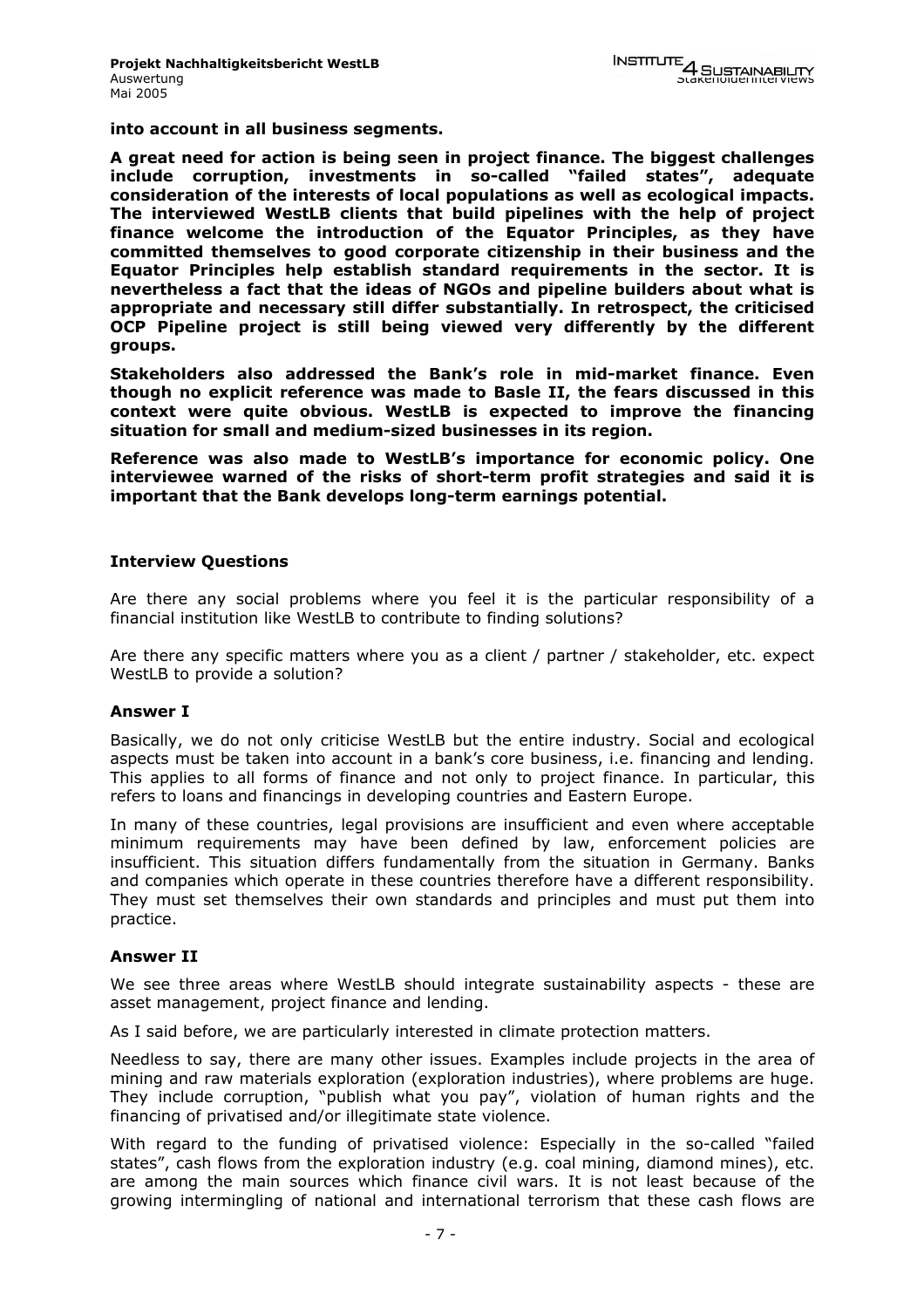being viewed increasingly critically.

When investing in so-called "failed states", companies have a special responsibility. The rule of thumb is that the less capable the state is of ensuring compliance with human rights, the greater the responsibility of the companies that operate in such a country.

But in Germany and other industrialised countries, sustainability aspects must also be taken into account in lending and asset management, especially (but not exclusively) with regard to climate protection. We will increasingly judge WestLB by whether the Bank systematically takes direct and indirect climate protection and other relevant sustainability aspects into account in its asset management and lending activities. We feel that WestLB is obliged to do so in the spirit of good corporate governance. We also see that there are still missing links in the systematic assessment of environmental implications. To fill these, we offer constructive cooperation in conjunction with players from the academic/scientific community.

#### **Answer III**

Ensure that loans to small and medium-sized companies (SMEs) in the region remain available through the savings banks. This is where WestLB and the savings banks should assume a special role and alleviate the credit squeeze that results from the short-term policies pursued by the private-law banks. Some private-law banks tend to enter a deal quickly and to withdraw equally quickly. This is where I see a special social task for WestLB and the savings banks.

#### **Answer IV**

In the past, there were some alarming developments in the banking business (not only at WestLB), insofar as the traditional mix of short-term, medium-term and long-term business shifted primarily to short-term business. I regret this trend towards "shortlived" profits and the resulting concentration on certain business activities such as IPOs, as this short-term approach entails high risks. While such short-term deals may yield big profits, they can also result in multi-million losses if they fail.

The banking business should again be geared to continuity in the client relationships so as to secure profits in the medium and long term.

WestLB's long-term success in business is also related to social policy goals. WestLB's workforce of roughly 3,500 people make the Bank an important employer and economic factor that must be preserved in the long term.

The Bank makes substantial payments to the federal state and the savings banks: employees' wage/income tax, corporate taxes and dividends to the federal state and the savings banks.

Due to the poor results of the past years, the shareholders did not receive any dividends but even had to contribute capital.

#### **Answer V**

[...] Unlike private banks, the business purpose of the public-law banks should always be in the interest of the general public. It is therefore their mission to contribute to sustainable development by making the right lending and project decisions.

I expect WestLB to make a clear contribution here. [...]

Banks are financial service providers and seldom act as project sponsors. But their vote in favour of or against a loan ultimately determines whether an investor can realise a planned project or not. Insofar, banks play a key role in reconciling capital spending projects with the objective of sustainability. It is not only the investing companies but also the banks that have a responsibility to fulfil.

More and more investors judge the success of their investments no longer exclusively by their account status or the current share price. They also want to know "where their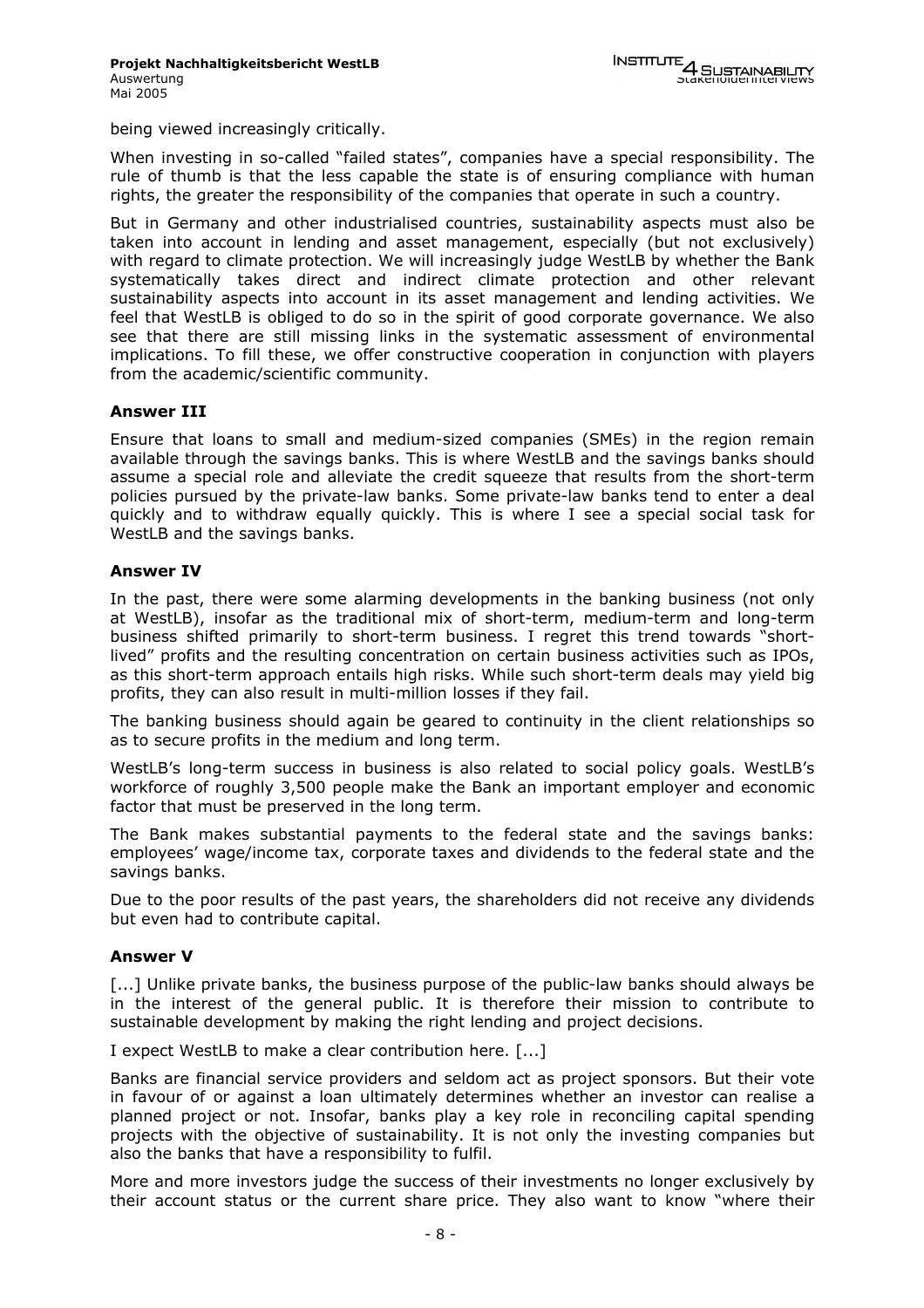money works". They ask themselves whether ethical, social and ecological criteria are being taken into account in their investment. A large modern bank must respond to these questions, especially in investment consulting and business with high net worth individuals, which WestLB wants to start again. Here, responsibility for greater sustainability rests not only with the clients but also with the banks. Because it is them that inform their clients about the availability of ethical and sustainable investments or not.

Banks are also responsible for contributing to sustainability whenever they have a direct influence on corporate decisions either as a shareholder or when exercising their proxy voting power.

This responsibility applies not only to large banks such as WestLB but also to small banks. These also include the local and regional savings banks.

Here I see good starting points for WestLB to fight the cause of sustainability - also against the background of the new owner structure. [...]

# **7 Desired Contents for the Sustainability Report**

### **Summary**

**Most interviewees want to be informed about those business units which have a high ecological and social relevance. They are interested in past activities, selfimposed principles, practical examples and progress made. Especially in the area of project finance, they implicitly call for a high degree of openness. But this certainly applies to all areas. It is worth noting, that clients, too, are clearly interested in information and openness. Reference was also made to the German ranking of sustainability reports for 2005. The ecological and social requirements defined here are seen as a starting point not only for the report but also for the sustainability strategy.** 

#### **Interview Question**

WestLB plans to prepare a Sustainability Report. In your opinion, what should absolutely be covered by this report?

# **Answer I**

General benchmark: The business units that have a high social and/or ecological relevance.

This also means: Due to its low relevance (in relation to that of the banking business), operational ecology is not really interesting to us and should therefore not be the main aspect. Reports on operational ecology were certainly a good start, but the really important aspects are WestLB's business activities (asset management, project finance, lending) and their consequences for (socially, ecologically) sustainable development this is where the main challenges lie.

So what we want is information on asset management, lending and project finance. What has been done in these areas? In particular, we would like to see what substantial progress has been made here with regard to the effective consideration of sustainability aspects. What exactly has changed here? In the area of project finance, for instance, how are stakeholders being involved or changes made in order to avoid or reduce ecological and social problems? Is the use of funds transparent? Can this be shown by giving specific examples? The same applies to asset management and lending. The credibility of WestLB's commitment to sustainability hinges on such specific measures and the information that is published.

We do not expect WestLB to adopt an entirely different approach from one day to the next. But we do expect regular and visible substantial progress.

We would also like to know how the Sustainability Management Department is integrated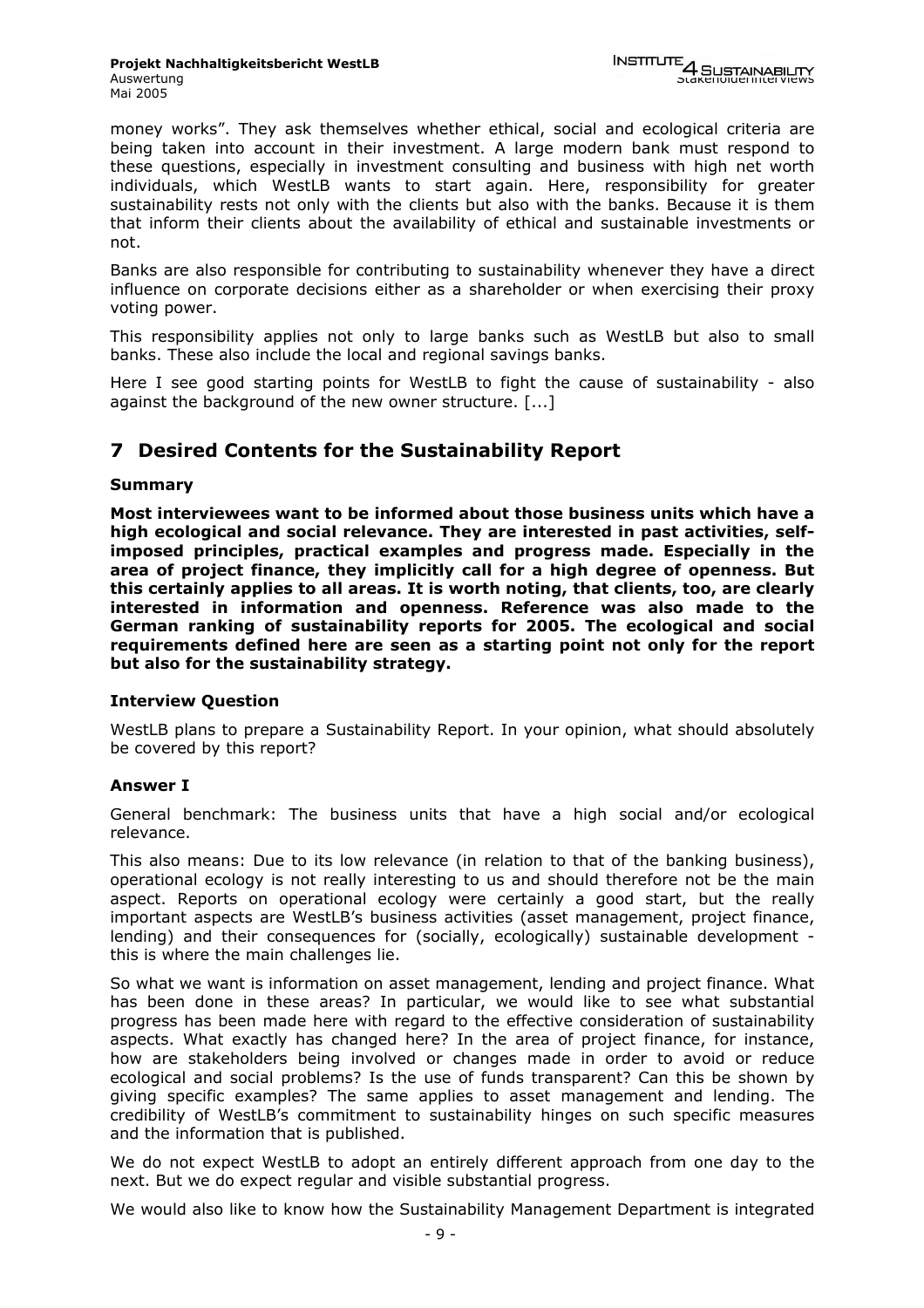into management control. How is it linked to the Managing Board? What possibilities does it have to influence things? What social and ecological benchmarks are there? Is there any control regarding compliance with these benchmarks? And are there any incentive systems for management and employees with regard to sustainability? What are these and if there are none, why?

It would make sense to have at least part of the report certified by an external body in order to increase its credibility. The question which part of the report should be certified would depend on its relevance.

### **Answer II**

WestLB should report on the following:

- Implementation of the new standards.
- How is implementation being ensured?
- What are the material effects? What projects have been rejected, where has the Bank exerted material influence? We need not only individual stories but a full overview.
- Analysis of the pipeline project.
- Consequences of the analysis, i.e. which appraisers will be used in future.
- Economic significance of project finance in WestLB's overall business portfolio.
- How many projects are financed by WestLB?
	- o What projects?
	- $\circ$  Into which World Bank categories (A, B, C) do the projects fall?
	- $\circ$  What projects are categorised B? There is some concern that ecologically very sensitive projects (A) have wrongfully been classified as category B projects. As far as I know, about 60 percent of WestLB's oil and gas projects have been classified as B projects. How can that be? Most oil and gas projects are typical category A projects.
	- $\circ$  Which and how many category B projects have been subjected to a full EA (environmental and social assessment) (which is mandatory for category A projects)?
- Where have projects been rejected?
	- o In what country?
	- o What type (dams, pipelines, etc.)?
	- o What project volume?
- The reports by ABN AMRO and Citibank are very interesting in this context. They also mention individual projects as examples to explain the application of the Equator Principles.
- Where else does the Bank apply the Equator Principles? What is the total financial volume of the business to which the Equator Principles are applied?

# **Answer III**

Maybe WestLB should inform about some of their visits to the projects and some reports they have written about these visits. Of course some information is confidential, but some information can and should be disclosed. As they follow projects and have things to report they should do so. In our case that would be good news in any aspects. As an example of success they could quote some projects.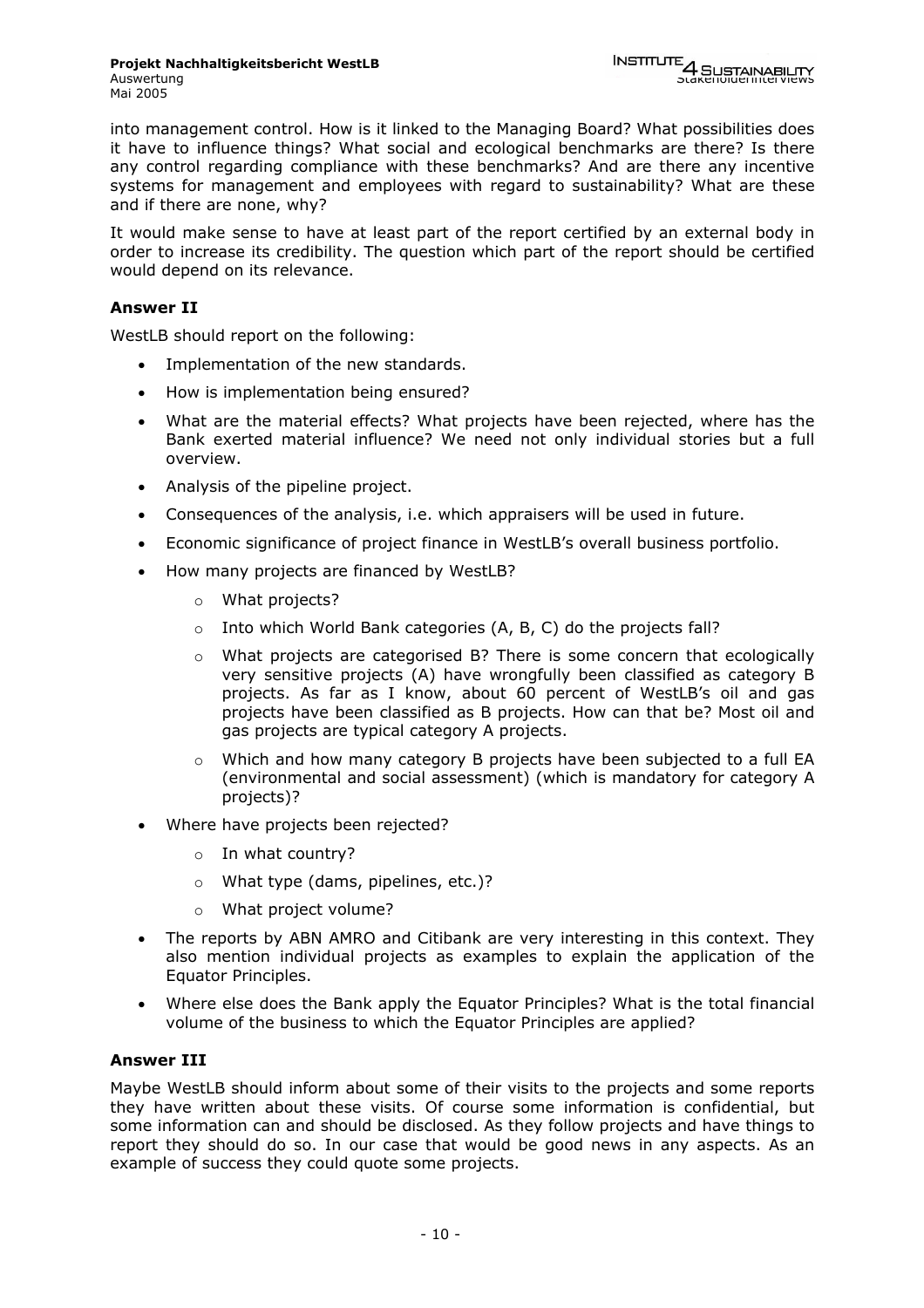#### **Answer IV**

We have read several environmental and sustainability reports of financial institutions and some are really helpful. We like to see:

- the sustainability policy,
- real examples, that explain how the policy is implemented,
- description of the process WestLB went through when the policy and the management system was developed and implemented and
- the key social and environmental issues the bank considers in its financial activities. They should be set up in a consistent manner so that there are equal requirements in different projects.

When these issues are clear it helps us to decide when we get into the relationship with a bank.

#### **Answer V**

Basically, the report should cover the topics mentioned above, i.e.

- What has the Bank done in the social area?
- What is the Bank's approach to ecological requirements?
- What about the new business policy, i.e. the reorientation towards medium-term and long-term revenues, the renunciation of a short-term high-risk policy?

#### **Answer VI**

German magazine "Capital", the "Institut für ökologische Wirtschaftsforschung (IÖW)" and "future e.V." have ranked the sustainability reports of 150 German companies and published the results. The 13 main criteria that were applied in this ranking process with regard to integrated, ecological and social requirements form a good basis for the definition of a sustainability strategy and the preparation of a sustainability report by WestLB.

# **8 Benefits of the Sustainability Communication for the Stakeholders**

#### **Summary**

**There are only few useful answers regarding the benefit of WestLB's sustainability communication, given that two interviewees are insiders who know WestLB's sustainability strategy anyway. One answer cannot be printed here as it would allow a conclusion to be drawn as to who gave it.** 

**For the German company that is a WestLB client, information on the sustainability strategy is not relevant for their business relations with the Bank. Those interviewees who use WestLB's project finance to build pipelines, etc. see the sustainability reports as a useful instrument to learn more about the Bank's sustainability activities.** 

**The NGOs use the sustainability reports to monitor the Bank's activities and prepare themselves for talks with the Bank.** 

**Overall, it is obvious that the sustainability report is an important basis but that additional information is sought whenever required.** 

#### **Interview Question**

Does it help you or your relationship with WestLB to learn more about the Bank's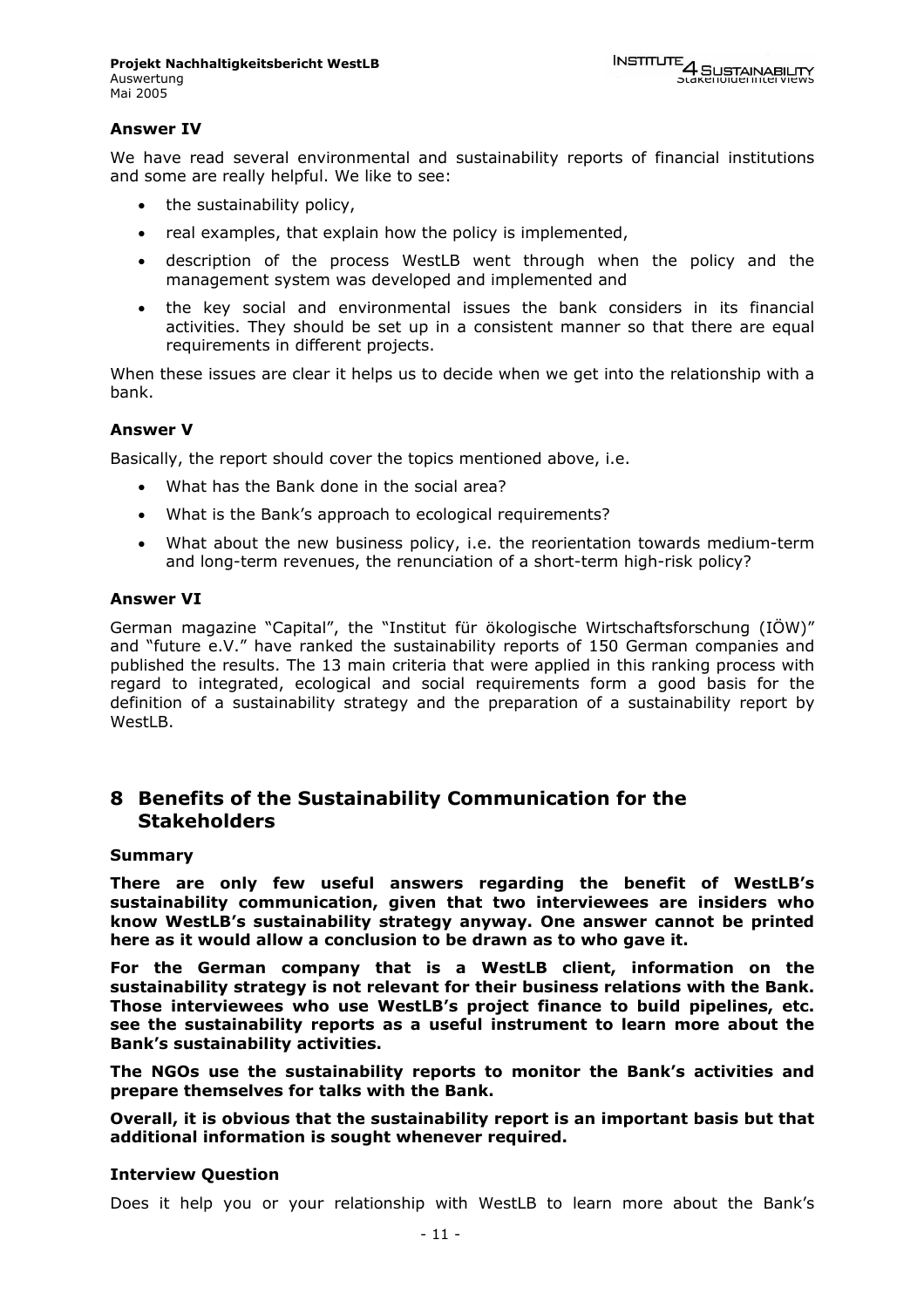sustainability strategy?

#### **Answer I**

At a later stage of the development process, such information [about the progress made] would be interesting.

#### **Answer II**

This is very helpful. We will read such information in the report very carefully. The report may then also help us prepare further talks with WestLB on certain issues on which we may work jointly. While the report alone is certainly not sufficient for a potential cooperation in these areas, it is an important basis on which to start.

#### **Answer III**

It is an added value. And it is quite important that all the financial institutions become part of the Equator Principles. Because this has a cost involved and some of them should not have a certain advantage by not complying with the Equator Principles. So all of them should in the future be part of the Equator Principles.

#### **Answer**

When these issues<sup>\*</sup> are clear it helps us to decide when we get into the relationship with a bank.

 $*$ ) Means: sustainability policy, examples, that explain how the policy is implemented, key social and environmental issues the bank considers in its financial activities.

# **9 Further demands made on WestLB**

#### **Summary**

**The interviewees generally wish that WestLB makes the turnaround towards greater sustainability. Individual requests include a continuation of the stakeholder dialogue, a critical review of the OCP Pipeline project and the certification of the environmental management system. One interviewee called for a critical look at the shareholder value philosophy.** 

#### **Interview Question**

Do you have any other suggestions for WestLB, or certain wishes or demands ?

#### **Answer I**

I would like to visit the OCP Pipeline together with a WestLB representative so that we can get an on-site impression. This would be a good opportunity to highlight the problems that have been ignored. We could also show why we feel that WestLB should urgently change its appraiser. In the end, the pipeline project may serve as a valuable example from which WestLB can learn.

#### **Answer II**

We would be happy to continue the dialogue. We plan to intensify our work on asset management and climate risks and will soon contact WestLB in this matter.

#### **Answer III**

I would be pleased to get a copy of the Sustainability Report.

Sponsoring suitable projects might be a good way of improving WestLB's image.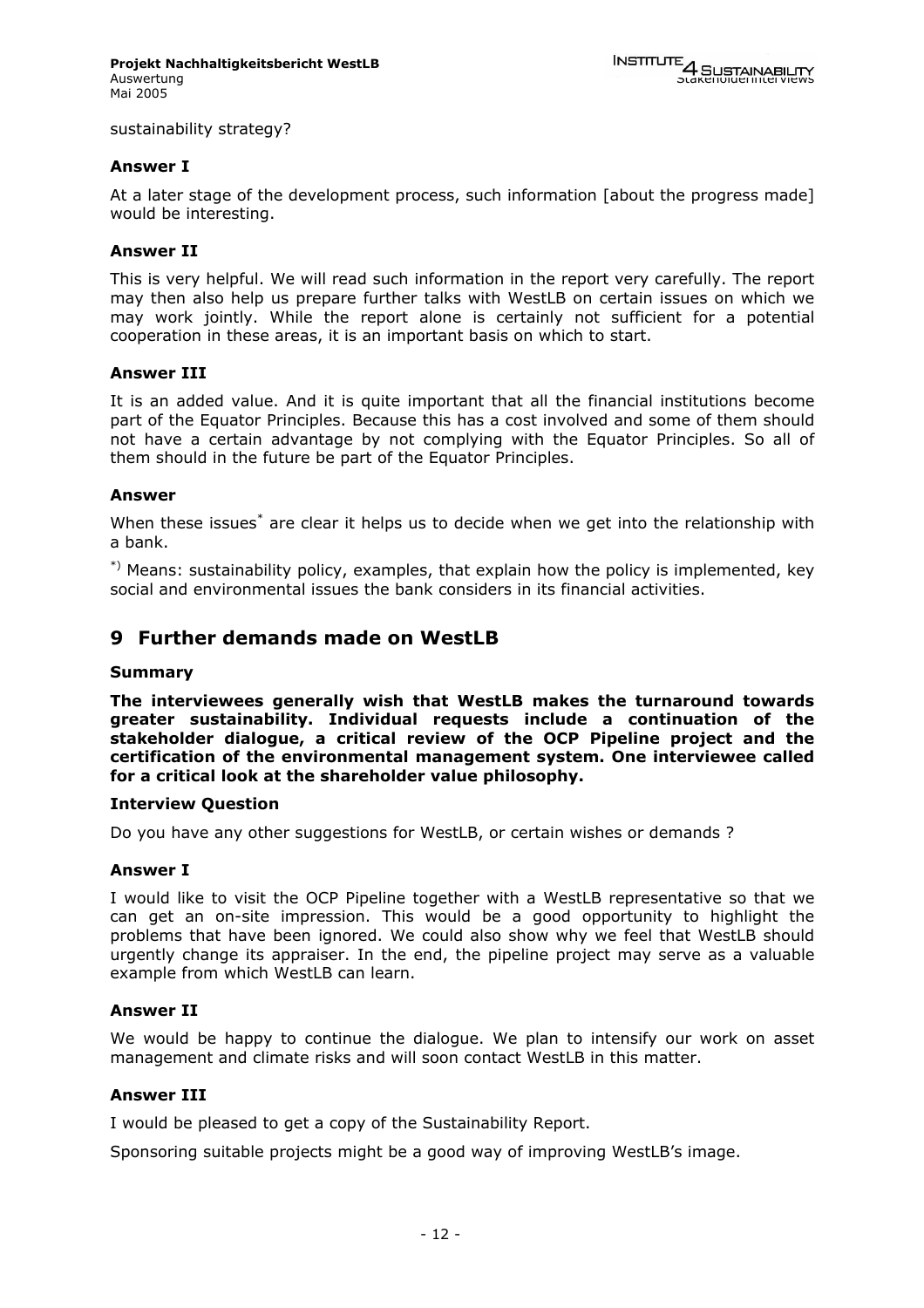#### **Answer IV**

WestLB should continue its sustainability efforts swiftly and unwaveringly. In particular, this applies to financings, investment products and research.

It would be desirable for the current "Eco Report" and the Bank's internal environmental management system to become an externally certified environmental management system to EMAS or ISO 14001.

#### **Answer V**

I would appreciate WestLB to take a critical look at its current shareholder value philosophy. When I read in the press that the big companies generate profits of EUR 3.6 or EUR 2.7 billion while at the same time cutting jobs, this makes me very angry - to put it politely. Our Basic Law rules that property also entails social obligations. How can this be reconciled with WestLB's shareholder value orientation and the resulting job cuts?

Personally, I believe in a different kind of business policy. If you want efficient and motivated employees, you must offer them perspectives. Of course, this is a soft factor that is difficult to measure. But I don't think that the employees of a company that only works according to the "pressure and money" philosophy will be really good performers in the long run. Social satisfaction is important. I am not talking about being cuddled don't get me wrong here - but I think that a company that wants high performance must offer a suitable framework. This is what a good personnel policy should look like.